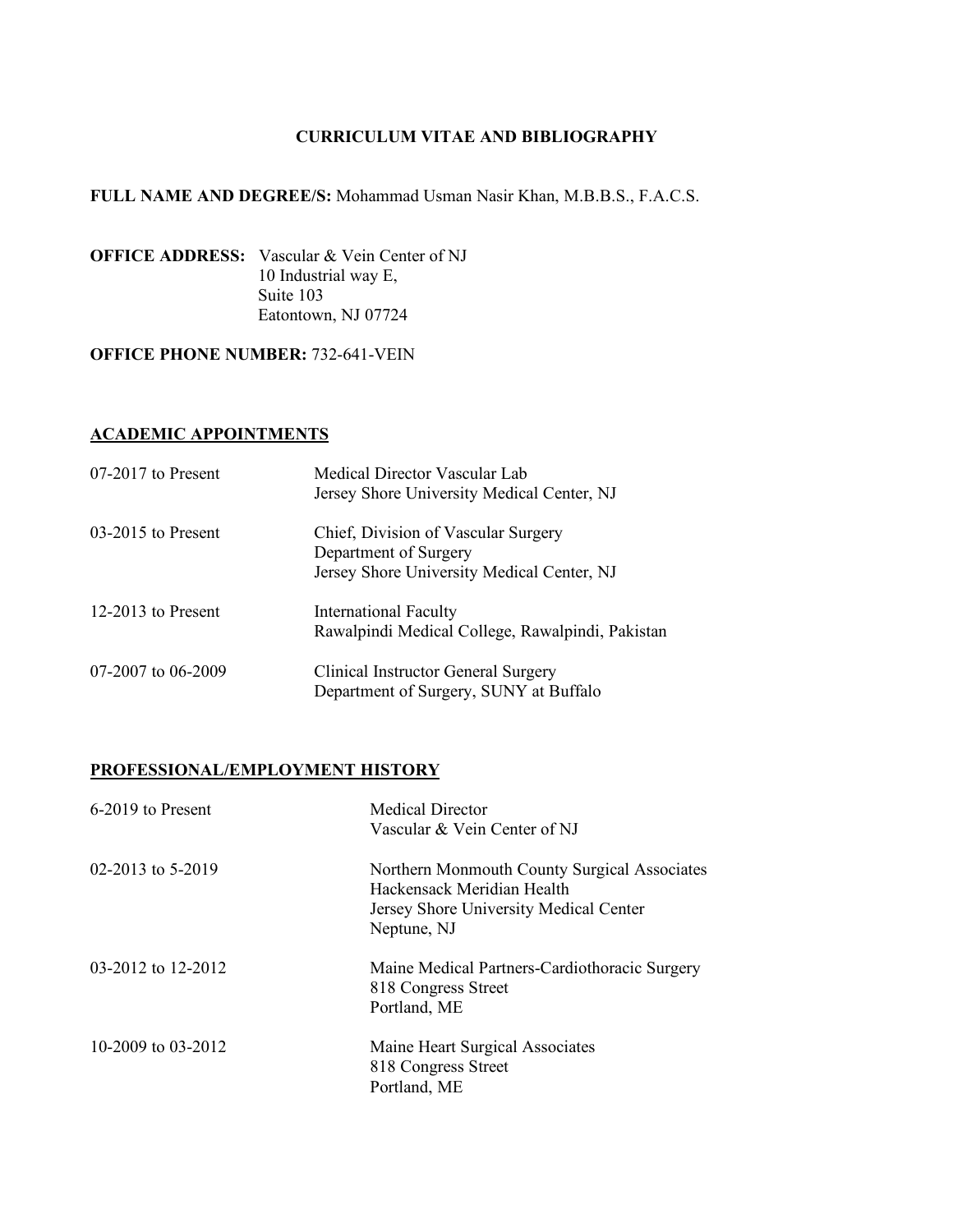M. Usman Nasir Khan, MD

#### **BOARD CERTIFICATIONS**

| October 2008 | American Board of Surgery (General surgery)  | # 53779 |
|--------------|----------------------------------------------|---------|
| May 2010     | American Board of Surgery (Vascular surgery) | #102024 |

# **RESIDENCY AND FELLOWSHIP TRAINING**

| 07-2007 to 06-2009 | Fellowship in Vascular Surgery        | State University of New York at Buffalo, NY<br>Program Director: Dr. Linda M. Harris, MD                        |
|--------------------|---------------------------------------|-----------------------------------------------------------------------------------------------------------------|
| 02-2005 to 06-2007 | <b>Chief Resident General Surgery</b> | University of Connecticut Integrated<br>Program in General Surgery                                              |
| 07-2003 to 06-2004 | Fellowship in Surgical Critical Care  | University of Connecticut School of Medicine<br>Hartford Hospital<br>Program Director: Dr. Kevin P. Keating, MD |
| 09-2000 to 06-2003 | Resident in General Surgery           | University of Connecticut Integrated<br>Program in General Surgery                                              |

# **POST DOCTORAL TRAINING**

| 06-1999 to 08-2000 | <b>Post Doctoral Fellow</b>  | Department of Anesthesia<br>Mount Sinai Medical Center, New York, NY<br>Mentor: Dr. Dennis E. Feierman, MD, Ph.D. |
|--------------------|------------------------------|-------------------------------------------------------------------------------------------------------------------|
| 04-1998 to 12-1998 | Locum Tenens Medical officer | <b>Family Hospital</b><br>Lahore, Pakistan                                                                        |
| 09-1997 to 03-1998 | House Officer/Intern         | Departments of Medicine<br>Services Hospital, Lahore, Pakistan                                                    |
| 03-1997 to 09-1997 | House Officer/Intern         | Departments of Anesthesia<br>Services Hospital, Lahore, Pakistan                                                  |

## **EDUCATION**

| Undergraduate         |                                                     |
|-----------------------|-----------------------------------------------------|
| 04-1977 to 03-1988    | Higher Secondary School Diploma (F.Sc.)             |
|                       | Crescent Model H.S. School                          |
|                       | Lahore, Pakistan                                    |
| <b>Medical School</b> |                                                     |
| 09-1990 to 03-1997    | Bachelor of Surgery Bachelor of Medicine (M.B.B.S.) |
|                       | Allama Iqbal Medical College                        |
|                       | Lahore, Pakistan                                    |
|                       |                                                     |

## **CERTIFICATIONS**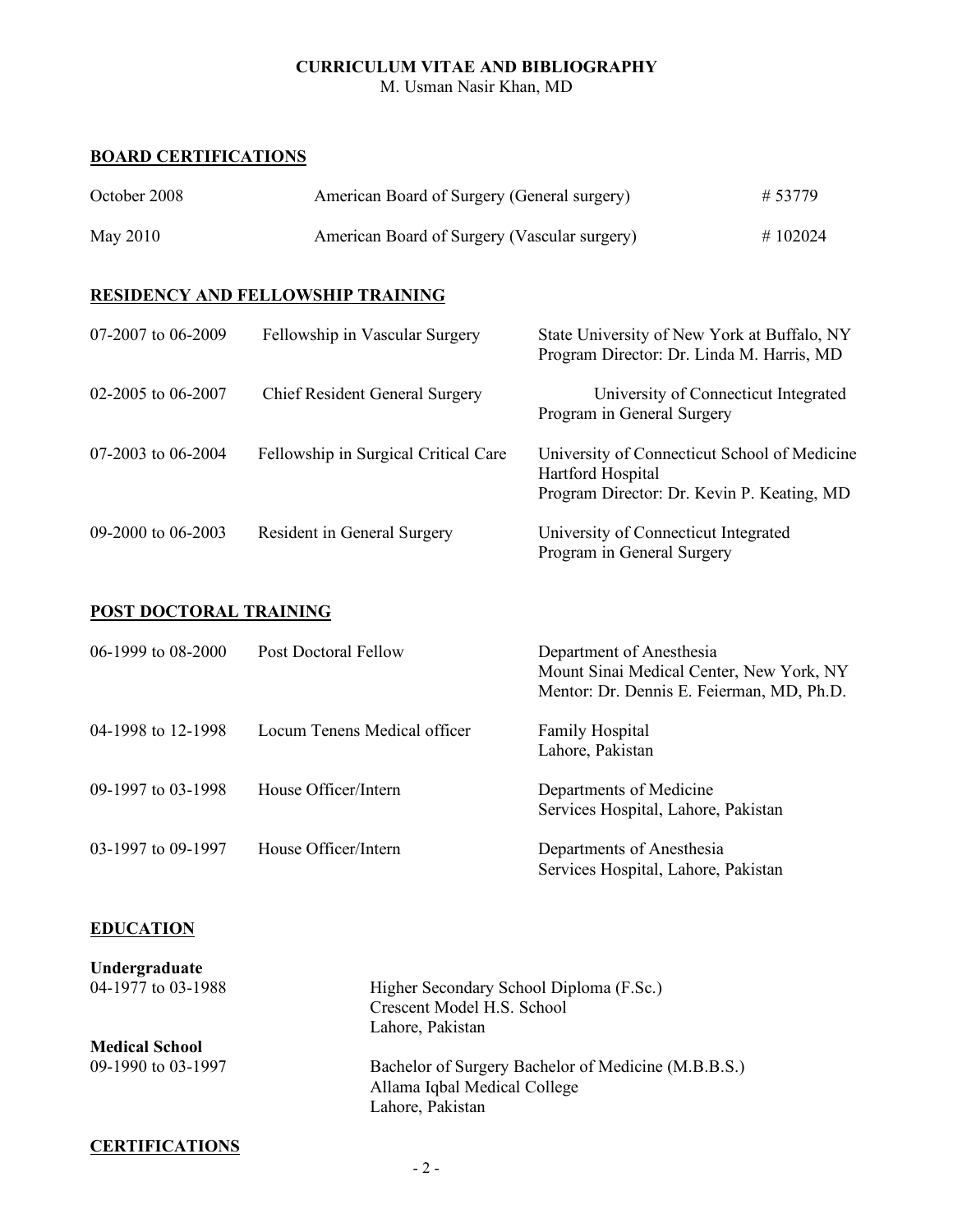M. Usman Nasir Khan, MD

| May 1998     | ECFMG Certification $#0-560-834-4$<br>(Valid indefinitely) |
|--------------|------------------------------------------------------------|
| March $2013$ | ACLS.<br>(Active)                                          |

# **STATE LICENSURE**

New Jersey #25MA09224300 (Active)

# **HOSPITAL APPOINTMENTS**

| $02-2013$ to Present | <b>Attending Vascular Surgeon</b><br>Jersey Shore University Medical Center, Neptune, NJ |
|----------------------|------------------------------------------------------------------------------------------|
| $02-2013$ to Present | <b>Attending Vascular Surgeon</b><br>Bay Shore Community Hospital, Holmdel, NJ           |
| 05-2009 to 12-2012   | <b>Attending Vascular Surgeon</b><br>Maine Medical Center, Portland, Maine               |

# **AWARDS AND HONORS**

| 2018 | Physician leader-Center of Excellence award<br><b>Silk Road Medical TCAR</b>                                                             |
|------|------------------------------------------------------------------------------------------------------------------------------------------|
| 2016 | Orion Award, Jersey Shore University Medical Center                                                                                      |
| 2006 | Robert W. Painter Award for Outstanding Chief Surgical Resident<br>Hartford Hospital and University of Connecticut Department of Surgery |
| 1992 | Silver Medal in Physiology<br>Allama Iqbal Medical College, Lahore, Pakistan                                                             |

## **RESEARCH PROJECTS**

- 1. **Principal Investigator, Jersey Shore University Medical Center Ranger II SFA Study** Premarket, randomized controlled trial to evaluate use of a drug coated balloon vs standard balloon angioplasty in subjects with lesions located in superficial femoral artery and proximal popliteal artery.
- 2. **Principal Investigator, Jersey Shore University Medical Center LIFE Study: Least Invasive Fast-Track EVAR**

A Prospective, Multicenter, Non-Randomized consecutively enrolling, post market registry to evaluate the ultra-low profil (14F) Ovation Prime Abdominal Stent Graft System when used in the Percutaneous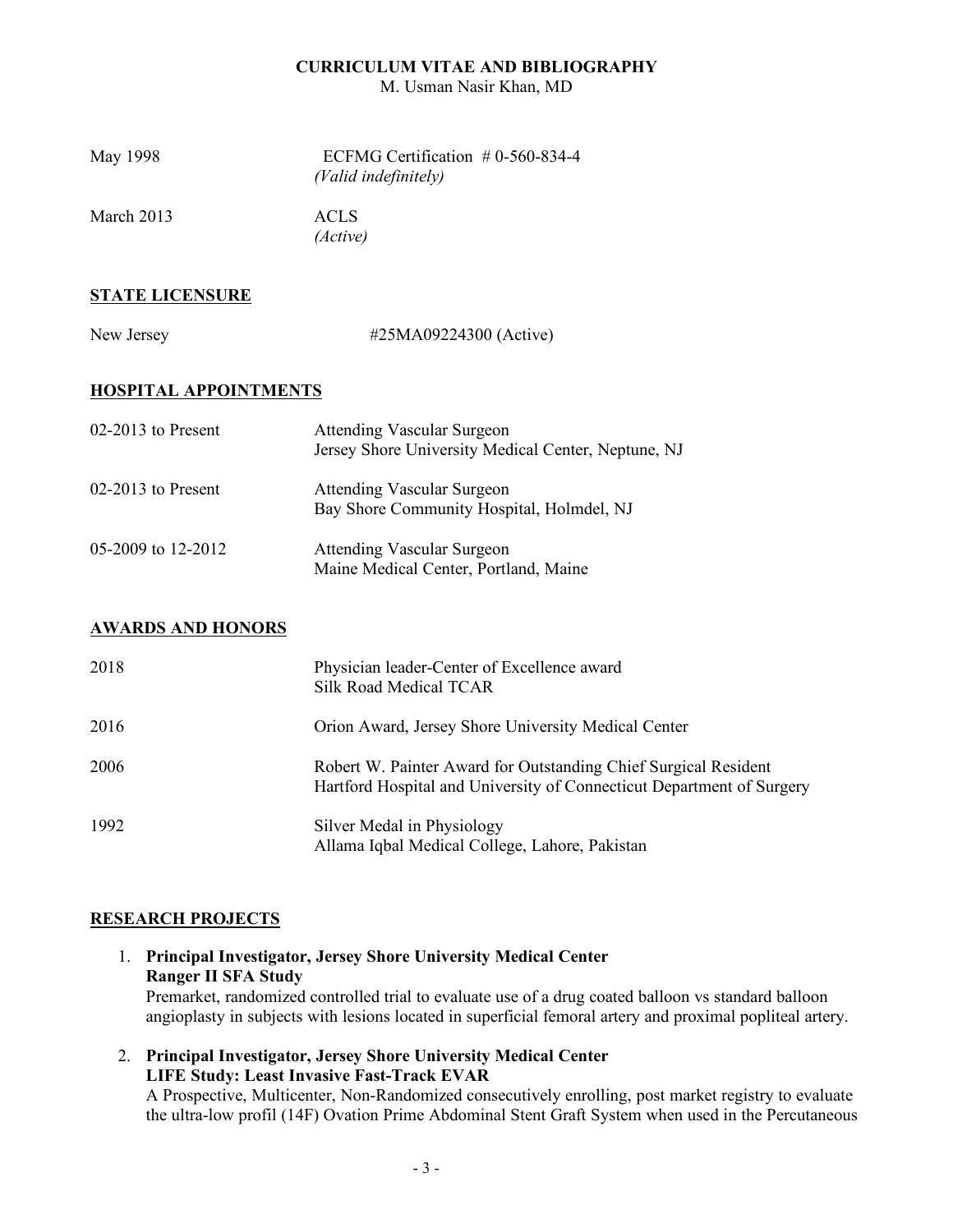M. Usman Nasir Khan, MD

Endovascular Aneurysm Repair (P-EVAR) treatment of patients with AAA using a Fast-Track EVAR protocol

## 3. **Principal Investigator , Maine Medical Center RESCUE Trial**

Evaluation of the Clinical Performance of the Valiant Thoracic Stent Graft with the Captivia Delivery System for the Endovascular treatment of Blunt Thoracic Aortic Injuries

## 4. **Sub-Investigator, Maine Medical Center The Absolute Pro MOMENTUM Trial**

A Prospective, Multi-Center, Non-Randomized, Single-Arm Clinical Trial to Evaluate the Safety and Effectiveness of the Absolute Pro® Peripheral Self-Expanding Stent System and the Absolute Pro® LL Peripheral Self-Expanding Stent System in the Treatment of Subjects with Atherosclerotic de novo or Restenotic Lesions in the Native Superficial Femoral Artery and/or Native Proximal Popliteal Artery

#### 5. **Sub-Investigator, Maine Medical Center SUPERB Trial**

Comparison of the Supera Peripheral System to a Performance Goal Derived from Balloon Angioplasty Clinical Trials in the Superficial Femoral Artery

# 6. **Sub-Investigator, Maine Medical Center CHOICE Trial**

Carotid Stenting for High Surgical-Risk Patients; Evaluating Outcomes Through the Collection of Clinical Evidence

# **PUBLICATIONS**

- 1. Emergent TEVAR for Traumatic aortic injury using Total Percutaneous technique. Mohammad U. Nasir Khan, MBBS, FACS. Endovascular Forum http://www.endovascular.org/index.cfm?event=clinicalMedia.interactiveCaseDeviceReviews&id=317& categoryId=1
- 2. Treatment of complex blunt traumatic aortic injury presenting with acute leg ischemia. Mohammad U. Nasir Khan, MBBS. Endovascular Forum May 2012. http://www.endovascular.org/index.cfm?event=clinicalMedia.interactiveCaseDetails&id=279&category Id=8&cc=4&initial=1
- 3. Endovascular Treatment of a SFA Pseudoaneurysm Secondary to a Type 4 Life Stent Fracture with Stent Deformity and Disconnect using Viabahn Stent Graft. Mohammad U. Nasir Khan, MBBS Endovascular Forum April 2012. http://www.endovascular.org/index.cfm?event=clinicalMedia.interactiveCaseDetails&i=269&categor  $Id=8$
- 4. Successful angioplasty and stenting of a chronic total occlusion of SFA with SUPERA stent. Mohammad U. Nasir Khan, MBBS. Endovascular Forum. February 2012. http://www.endovascular.org/index.cfm?event=clinicalMedia.interactiveCaseDetailsContent&id=253& categoryId=0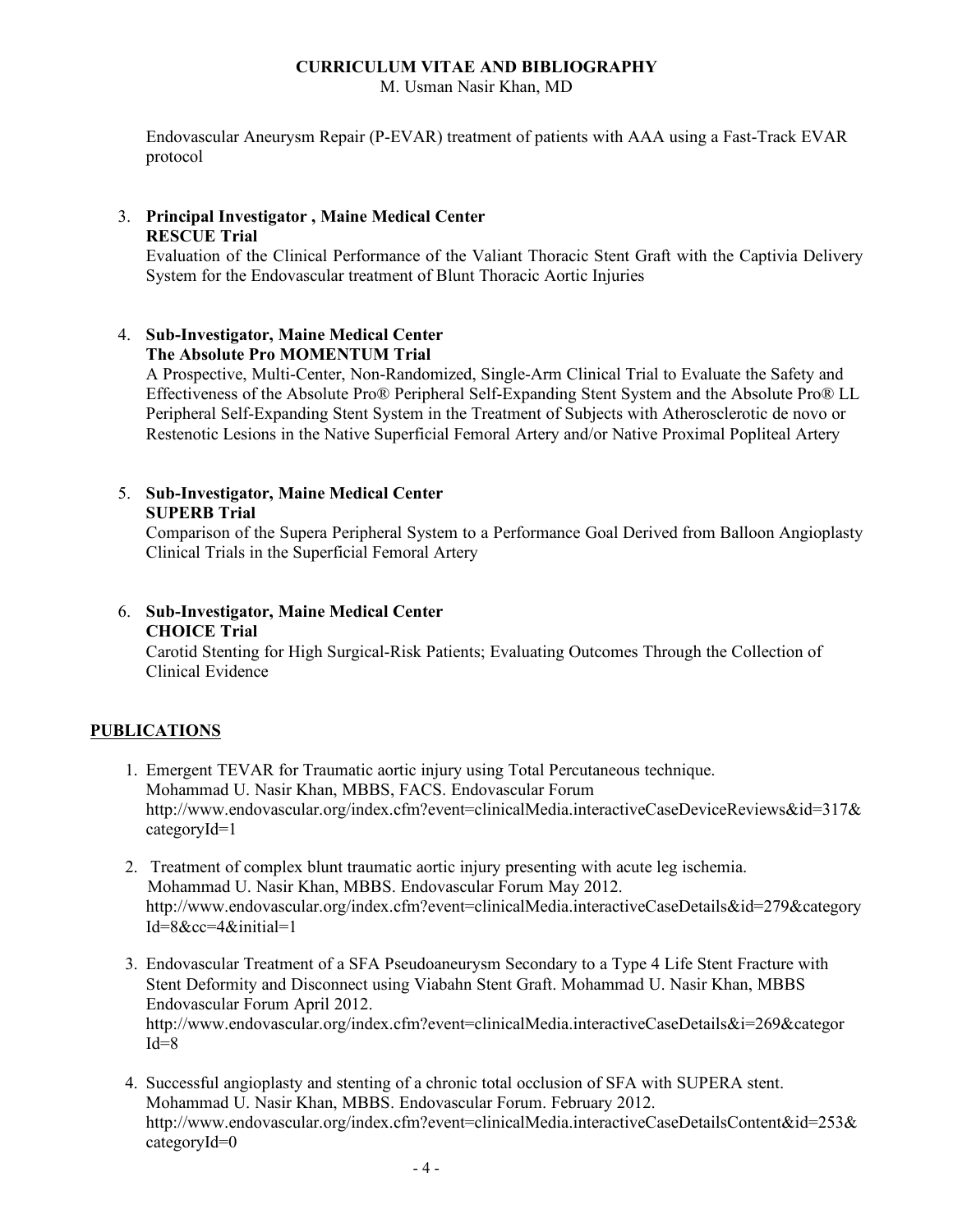M. Usman Nasir Khan, MD

- 5. Total Percutaneous Abdominal aortic aneurysm repair Mohammad U. Nasir Khan, MD MHSA Quarterly newsletter 2010.
- 6. Predictors of limb loss despite patent endovascular treated arterial segments (PETAS) Mohammad U. Nasir Khan , Gregory S. Cherr, Purandath Lall, Linda M Harris, Maciej L Dryjski, Hasan H Dosluoglu Journal of Vascular Surgery Vol. 49, Issue 6, Pages 1440-1445
- 7. Endovascular Abdominal Aortic Aneurysm Repair Mohammad U. Nasir Khan, MD and Linda M. Harris, MD Editorial Contribution Health Care Bulletin http://www.healthcare-bulletin.com/surgery/ 2008
- 8. Anastomotic disruption after large bowel resection: risk factors, management and outcomes Mohammad U. Nasir Khan MD, Farshad Abir MD, Walter Longo MD, Robert Kozol, MD, FACS. World J Gastroenterol 2006 April 28; 12(16): 2497-2504
- 9. Intraoperative use of gamma probe for localization of recurrent gastrinoma Mohammad U. Nasir Khan MD, Carl Malchoff MD, Ron Weiner MD, Robert Kozol MD. Contemporary Surgery. 60(8);371-374. August 2004

## **ORAL PRESENTATIONS:**

## **International Conferences**

- 1. End-points of Resuscitation Invited International Faculty Grand Rounds, RMC International Scientific Conference 2013
- 2. Carotid artery Disease-Endarterectomy versus Stenting Invited International Faculty Grand Rounds, RMC International Scientific Conference 2013

## **National Societies**

- 1. Predictors of limb loss despite patent endovascular treated arterial segments (PETAS) Mohammad U. Nasir Khan , Gregory S. Cherr, Purandath Lall, Linda M Harris, Maciej L Dryjski, Hasan H Dosluoglu. 25th Annual Vascular Fellows Symposium, New York, NY April 2009
- 2. Predictors of limb loss despite patent endovascular treated arterial segments (PETAS) Mohammad U. Nasir Khan , Gregory S. Cherr, Purandath Lall, Linda M Harris, Maciej L Dryjski, Hasan H Dosluoglu. Society of Clinical Vascular Surgery Annual meeting, Las Vegas March 2008.

## **Regional Meetings/Societies**

1. Imaging in Vascular Surgery. Invited lecture, Department of Anesthesia, MMC November 2010.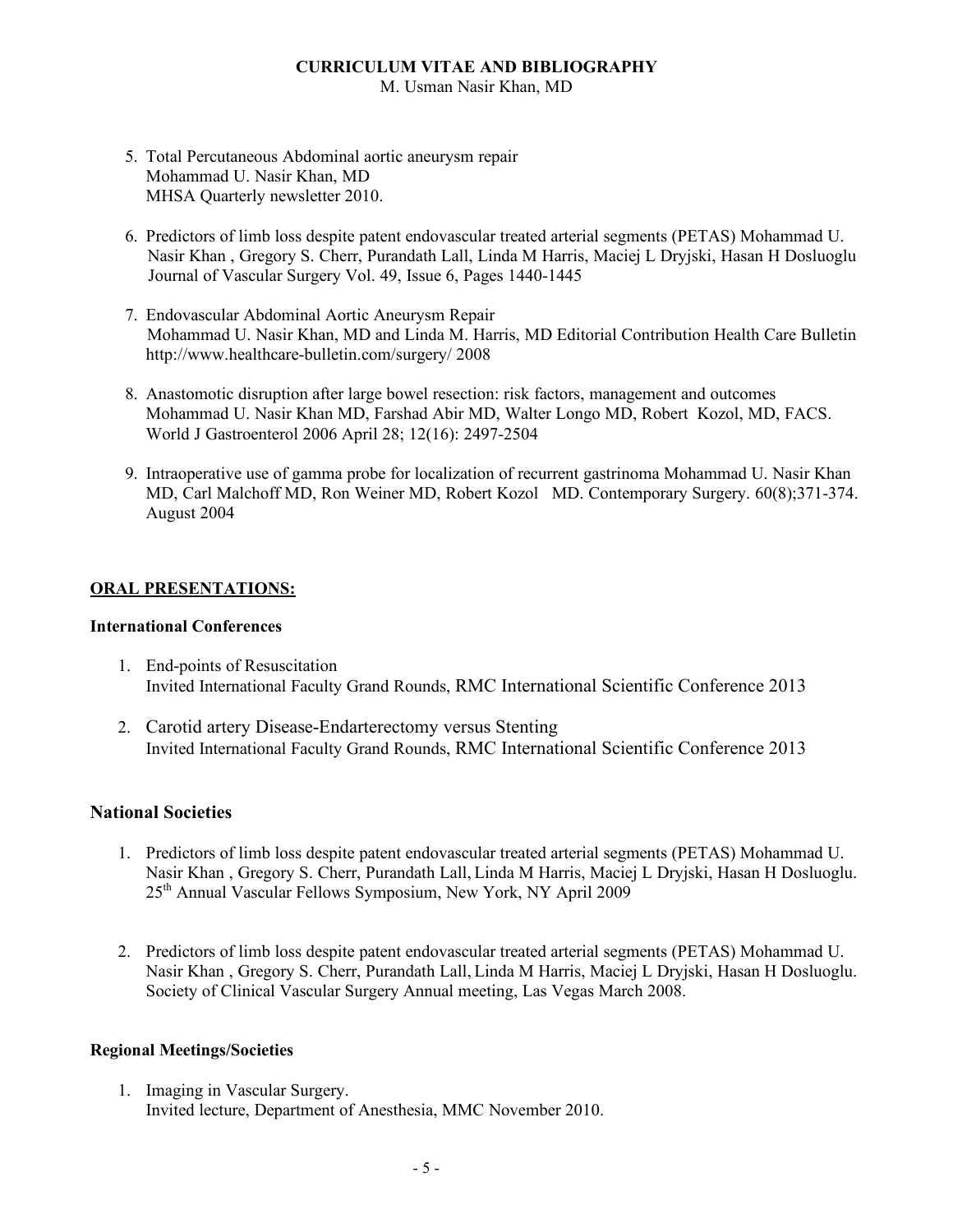M. Usman Nasir Khan, MD

- 2. Updates in Vascular/Endovascular Surgery. New England Rehabilitation Hospital, Portland, ME. November 2010.
- 3. Innovations in Vascular Surgery. InterMed Medical Group, Portland, ME. October 2010.
- 4. Advances in management (Endovascular) of Type B Aortic dissections. Department of Critical Care Medicine Grand Rounds, Maine Medical Center March 2010.
- 5. Endovascular Management of Blunt Traumatic Aortic Injuries. Department of Cardiothoracic Surgery Review and annual workshop, Maine Medical Center. March 2010.
- 6. Endovascular Management of Type-B aortic dissections. Department of Surgery Grand Rounds. SUNY at Buffalo, March 2008.
- 7. End Points of Resuscitation. Department of Surgery Grand Rounds, University of Connecticut June 2007.
- 8. Retrievable IVC filter-a novel approach in preventing PE in patients undergoing RYGB. Mohammad U. Nasir Khan, Syed Ali, Scott Ellner, Jeannine Giovanni and Carlos A. Barba. Connecticut Chapter of American College of Surgeons meeting November 2005.
- 9. Safety of C-Spine Clearance With CT Scan In Patients With Altered Mental Status. Mohammad U. Nasir Khan, Bruce Bernstein, Manuel Lorenzo, Anthony Morgan, Carlos Barba Connecticut Chapter of American College of Surgeons meeting November 2002

# **POSTER PRESENTATIONS:**

- 1. Rare presentation of Blunt Traumatic Aortic Injury (BTAI) successfully treated with aortic endograft Joshua Ramos MS3, Mohammad U Nasir Khan MD Jersey Shore University Medical Cneter Annual Reasearch day 2019
- 2. Non anastomotic, non infectious rupture of Femoral –Femoral bypass graft with chronic large pseudo aneurysm formation. Ayomipo Madein MS3, Mohammad U Nasir Khan MD. Jersey Shore University Medical Cneter Annual Reasearch day 2019
- 3. Type B aortic dissection identified following cardiac ablation procedure. Mohammad U. Nasir Khan, Ihab Girgis, Dawn Calderon, American Thoracic society Meeting 2016
- 4. Bicuspid aortic valve and fragile aorta. Mohammad U Nasir Khan, Dawn Calderon, Shreiya Ghetya Miami Valve Conference 2016
- 5. A Technique for preventing port site complications in Laparoscopic Adjustable Gastric Banding. Syed Ali, Mohammad U. Nasir Khan, Scott Ellner, Jeannine Giovanni and Carlos A. Barba. Connecticut Chapter of American College of Surgeons meeting November 2005.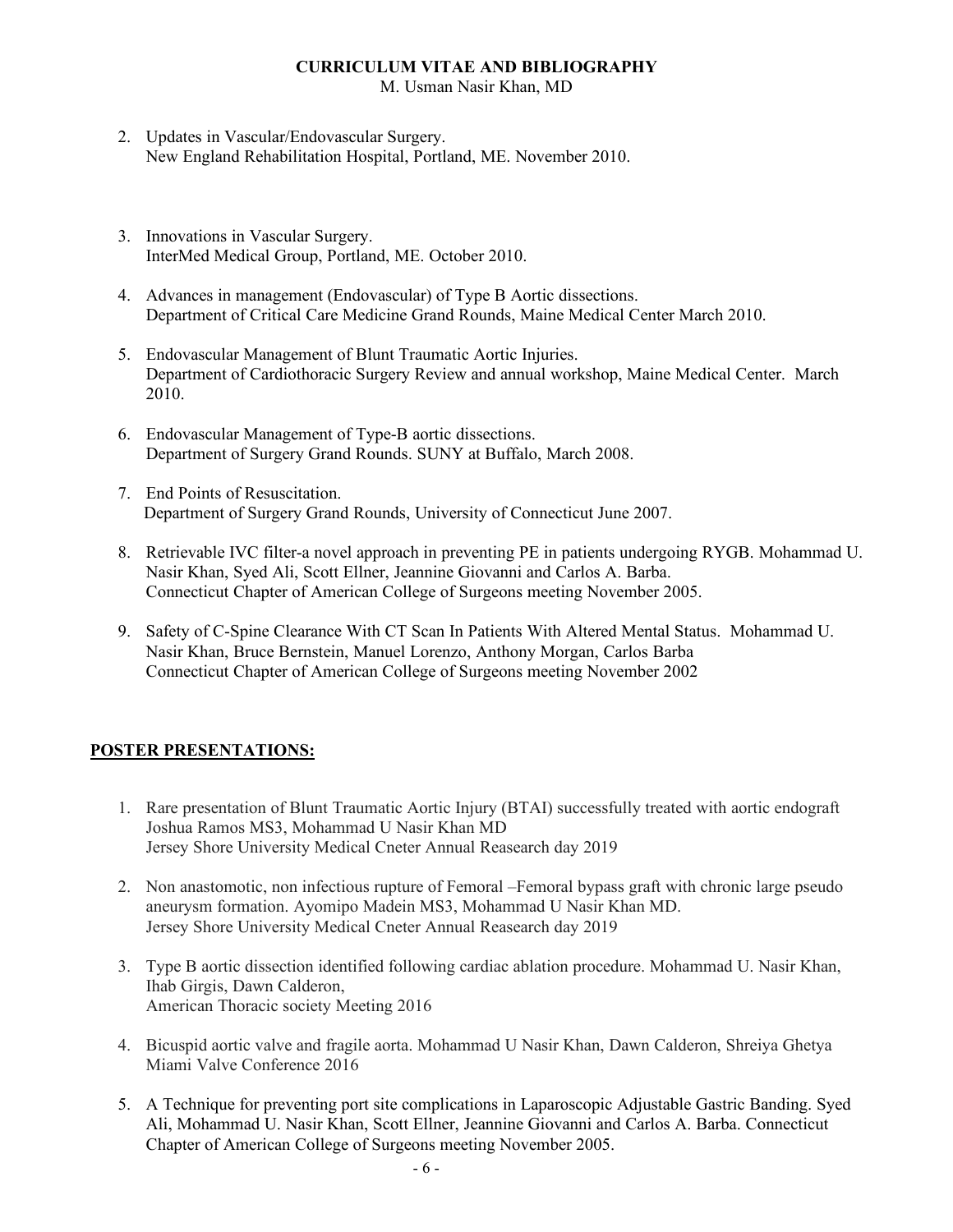M. Usman Nasir Khan, MD

- 6. Retrievable IVC filter-a novel approach in preventing PE in patients undergoing RYGB. Mohammad U. Nasir Khan, Syed Ali, Scott Ellner, Jeannine Giovanni and Carlos A. Barba. Connecticut Chapter of American College of Surgeons meeting November 2005.
- 7. Reduced incidence of wound infections with transabdominal introduction of anvil using circular stapler in gastric bypass patients. Carlos Barba, Mohammad U. Nasir Khan, Manuel Lorenzo, Anthony Morgan. American society for bariatric surgery June 2004, San Diego.
- 8. Safety Of C-Spine Clearance With CT Scan In Patients With Altered Mental Status (AMS). Mohammad U. Nasir Khan, Bruce Bernstein, Manuel Lorenzo, Anthony Morgan, Carlos Barba American Association for surgery of Trauma June 2002.
- 9. Safety Of C-Spine Clearance With CT Scan In Patients With Altered Mental Status (AMS). Mohammad U. Nasir Khan, Bruce Bernstein, Manuel Lorenzo, Anthony Morgan, Carlos Barba American Association for surgery of Trauma June 2002.
- 10. Non-self correction of base deficit: an indicator of early graft failure in liver transplant recipients. D. E. Feierman, PhD, MD, C. A. Bodian, DrPH, S. Emre, MD, Mohammad U. Nasir Khan, MD International Anesthesia Research Society March 2001.
- 11. Inhibition of midazolam metabolism by acetaminophen in rat liver microsomes" D. E. Feierman, PhD, MD, Mohammad U. Nasir Khan, MD International Anesthesia Research Society March 2000.

# **ORAL PRESENTATIONS**

- 1. A Technique for preventing port site complications in Laparoscopic Adjustable Gastric Banding. Syed Ali, Mohammad U. Nasir Khan, Scott Ellner, Jeannine Giovanni and Carlos A. Barba. Connecticut Chapter of American College of Surgeons meeting November 2005.
- 2. Retrievable IVC filter-a novel approach in preventing PE in patients undergoing RYGB. Mohammad U. Nasir Khan, Syed Ali, Scott Ellner, Jeannine Giovanni and Carlos A. Barba. Connecticut Chapter of American College of Surgeons meeting November 2005.
- 3. Reduced incidence of wound infections with transabdominal introduction of anvil using circular stapler in gastric bypass patients. Carlos Barba, Mohammad U. Nasir Khan, Manuel Lorenzo, Anthony Morgan. American society for bariatric surgery June 2004, San Diego.
- 4. Safety Of C-Spine Clearance With CT Scan In Patients With Altered Mental Status (AMS). Mohammad U. Nasir Khan, Bruce Bernstein, Manuel Lorenzo, Anthony Morgan, Carlos Barba American Association for surgery of Trauma June 2002.
- 5. Safety Of C-Spine Clearance With CT Scan In Patients With Altered Mental Status (AMS). Mohammad U. Nasir Khan, Bruce Bernstein, Manuel Lorenzo, Anthony Morgan, Carlos Barba American Association for surgery of Trauma June 2002.
- 6. Non-self correction of base deficit: an indicator of early graft failure in liver transplant recipients. D. E. Feierman, PhD, MD, C. A. Bodian, DrPH, S. Emre, MD, Mohammad U. Nasir Khan, MD International Anesthesia Research Society March 2001.